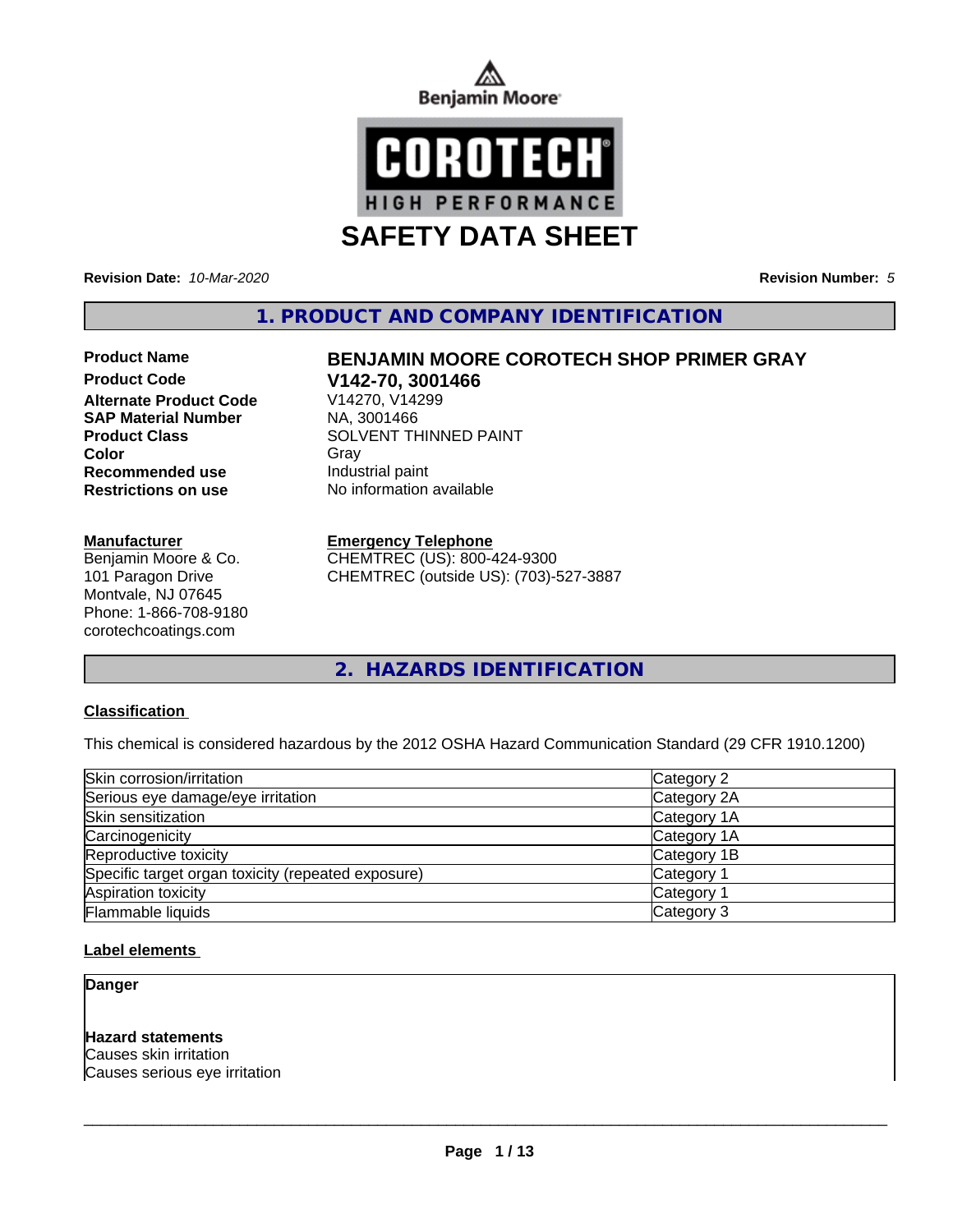May cause an allergic skin reaction May cause cancer May damage fertility or the unborn child Causes damage to organs through prolonged or repeated exposure May be fatal if swallowed and enters airways Flammable liquid and vapor



**Appearance** liquid **Odor** solvent

## **Precautionary Statements - Prevention**

Obtain special instructions before use

Do not handle until all safety precautions have been read and understood

Use personal protective equipment as required

Wash face, hands and any exposed skin thoroughly after handling

Contaminated work clothing should not be allowed out of the workplace

Do not breathe dust/fume/gas/mist/vapors/spray

Do not eat, drink or smoke when using this product

Keep away from heat, hot surfaces, sparks, open flames and other ignition sources. No smoking Keep container tightly closed

Ground/bond container and receiving equipment

Use explosion-proof electrical/ventilating/lighting/equipment

Use only non-sparking tools

Take precautionary measures against static discharge

Wear protective gloves/protective clothing/eye protection/face protection

#### **Precautionary Statements - Response**

IF exposed or concerned: Get medical advice/attention

**Eyes**

IF IN EYES: Rinse cautiously with water forseveral minutes. Remove contact lenses, if present and easy to do. Continue rinsing

If eye irritation persists: Get medical advice/attention

#### **Skin**

If skin irritation or rash occurs: Get medical advice/attention

IF ON SKIN (or hair): Remove/Take off immediately all contaminated clothing. Rinse skin with water/shower Wash contaminated clothing before reuse

## **Ingestion**

IF SWALLOWED: Immediately call a POISON CENTER or doctor/physician

Do NOT induce vomiting

#### **Fire**

In case of fire: Use CO2, dry chemical, or foam for extinction

## **Precautionary Statements - Storage**

Store locked up

Store in a well-ventilated place. Keep cool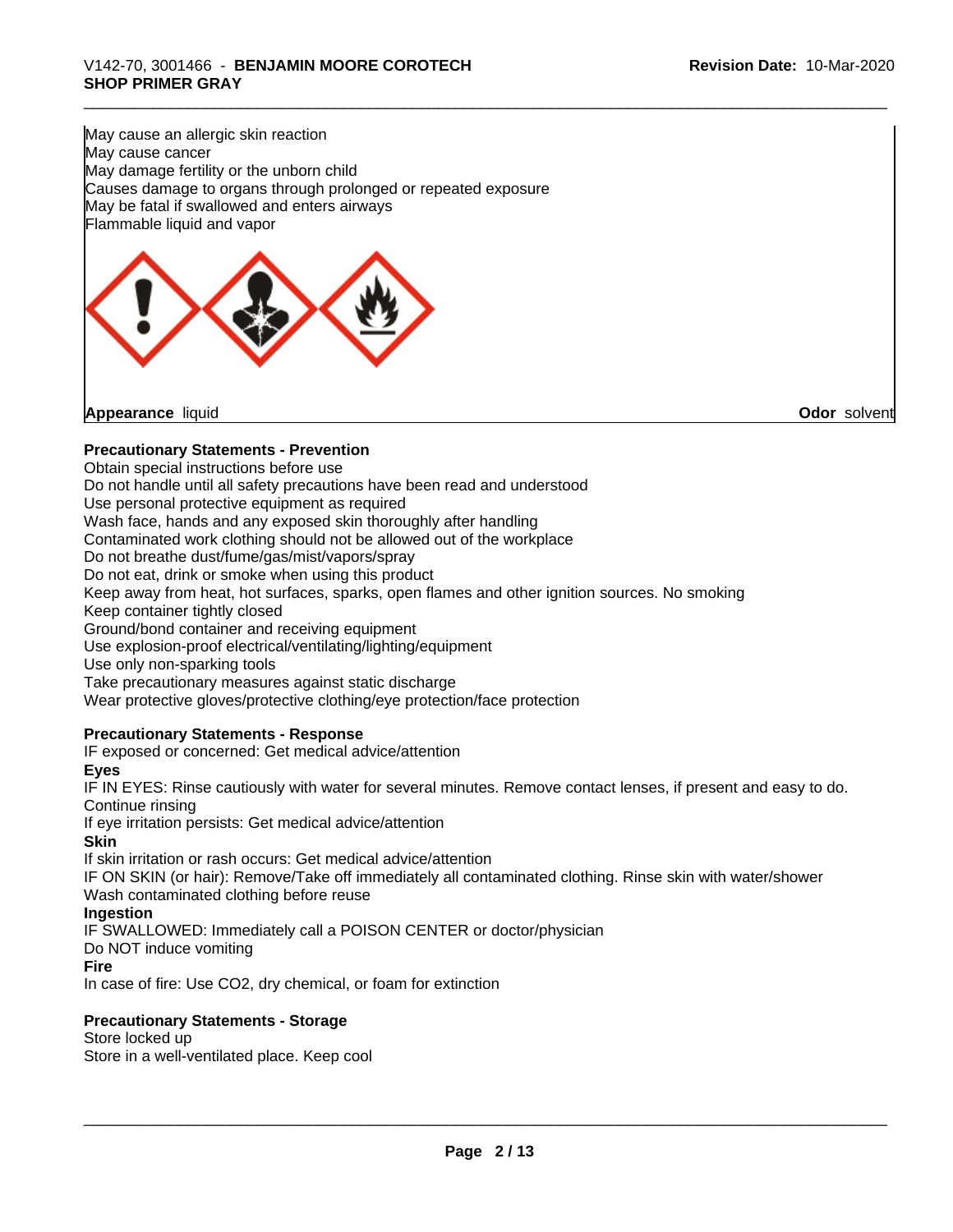#### **Precautionary Statements - Disposal**

Dispose of contents/container to an approved waste disposal plant

#### **Hazards not otherwise classified (HNOC)**

Rags, steel wool or waste soaked with this product may spontaneously catch fire if improperly discarded

#### **Other information**

No information available

# **3. COMPOSITION INFORMATION ON COMPONENTS**

| <b>Chemical name</b>                       | <b>CAS No.</b> | Weight-%    |
|--------------------------------------------|----------------|-------------|
| Limestone                                  | 1317-65-3      | $45 - 50$   |
| Xylene                                     | 1330-20-7      | $10 - 15$   |
| Talc                                       | 14807-96-6     | $5 - 10$    |
| Ethyl benzene                              | $100 - 41 - 4$ | - 5         |
| Titanium dioxide                           | 13463-67-7     | 1 - 5       |
| Distillates, petroleum, hydrotreated light | 64742-47-8     | 1 - 5       |
| Stoddard solvent                           | 8052-41-3      | - 5         |
| Silica, crystalline                        | 14808-60-7     | $0.1 - 0.5$ |
| Methyl ethyl ketoxime                      | 96-29-7        | $0.1 - 0.5$ |
| Cobalt bis(2-ethylhexanoate)               | 136-52-7       | $0.1 - 0.5$ |

# **4. FIRST AID MEASURES**

#### **Description of first aid measures**

| <b>General Advice</b>             | If symptoms persist, call a physician. Show this safety data sheet to the doctor in<br>attendance.                                                                                                                                  |
|-----------------------------------|-------------------------------------------------------------------------------------------------------------------------------------------------------------------------------------------------------------------------------------|
| <b>Eye Contact</b>                | Immediately flush with plenty of water. After initial flushing, remove any contact<br>lenses and continue flushing for at least 15 minutes. Keep eye wide open while<br>rinsing. If symptoms persist, call a physician.             |
| <b>Skin Contact</b>               | Wash off immediately with soap and plenty of water while removing all<br>contaminated clothes and shoes. If skin irritation persists, call a physician. Wash<br>clothing before reuse. Destroy contaminated articles such as shoes. |
| <b>Inhalation</b>                 | Move to fresh air. If symptoms persist, call a physician.<br>If not breathing, give artificial respiration. Call a physician immediately.                                                                                           |
| Ingestion                         | Clean mouth with water and afterwards drink plenty of water. Do not induce<br>vomiting without medical advice. Never give anything by mouth to an unconscious<br>person. Consult a physician.                                       |
| <b>Protection Of First-Aiders</b> | Use personal protective equipment.                                                                                                                                                                                                  |
| <b>Most Important</b>             | May cause allergic skin reaction.                                                                                                                                                                                                   |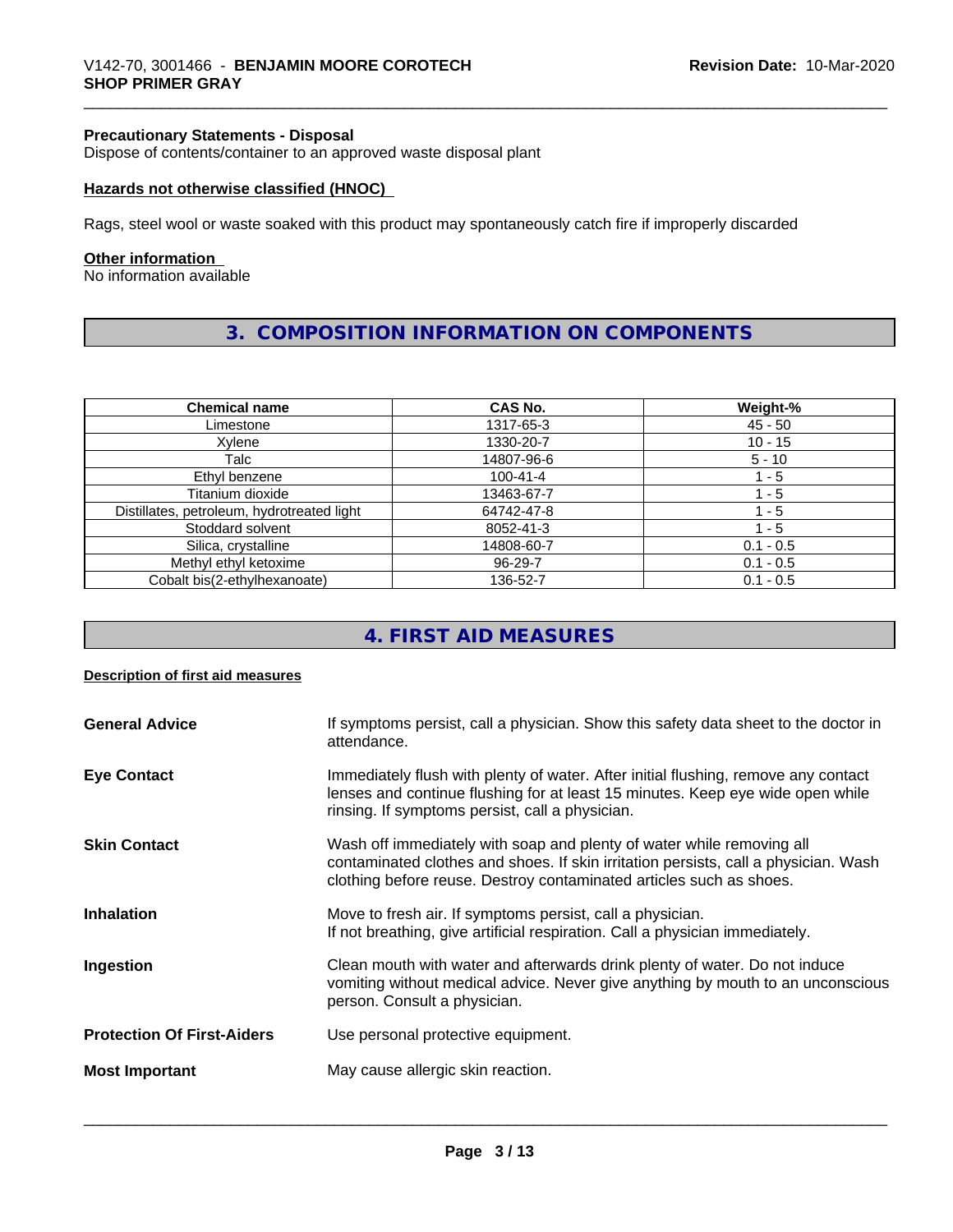| <b>Symptoms/Effects</b>                                                                                   |                                                                                                                                                                                                                                                                                                |  |
|-----------------------------------------------------------------------------------------------------------|------------------------------------------------------------------------------------------------------------------------------------------------------------------------------------------------------------------------------------------------------------------------------------------------|--|
| Treat symptomatically.<br><b>Notes To Physician</b>                                                       |                                                                                                                                                                                                                                                                                                |  |
|                                                                                                           | 5. FIRE-FIGHTING MEASURES                                                                                                                                                                                                                                                                      |  |
| <b>Flammable Properties</b>                                                                               | Vapors may travel considerable distance to a source of<br>ignition and flash back. Vapors may cause flash fire.                                                                                                                                                                                |  |
| <b>Suitable Extinguishing Media</b>                                                                       | Foam, dry powder or water. Use extinguishing measures<br>that are appropriate to local circumstances and the<br>surrounding environment.                                                                                                                                                       |  |
| Protective equipment and precautions for firefighters                                                     | As in any fire, wear self-contained breathing apparatus<br>pressure-demand, MSHA/NIOSH (approved or equivalent)<br>and full protective gear.                                                                                                                                                   |  |
| <b>Hazardous combustion products</b>                                                                      | Burning may result in carbon dioxide, carbon monoxide<br>and other combustion products of varying composition<br>which may be toxic and/or irritating.                                                                                                                                         |  |
| <b>Specific Hazards Arising From The Chemical</b>                                                         | Flammable. Flash back possible over considerable<br>distance. Keep product and empty container away from<br>heat and sources of ignition. Closed containers may<br>rupture if exposed to fire or extreme heat. Thermal<br>decomposition can lead to release of irritating gases and<br>vapors. |  |
| <b>Sensitivity to mechanical impact</b>                                                                   | No                                                                                                                                                                                                                                                                                             |  |
| Sensitivity to static discharge                                                                           | Yes                                                                                                                                                                                                                                                                                            |  |
| <b>Flash Point Data</b><br>Flash point (°F)<br>Flash Point (°C)<br><b>Method</b>                          | 80<br>27<br><b>PMCC</b>                                                                                                                                                                                                                                                                        |  |
| <b>Flammability Limits In Air</b><br><b>Lower flammability limit:</b><br><b>Upper flammability limit:</b> | Not available<br>Not available                                                                                                                                                                                                                                                                 |  |
| Health: 2<br><b>Flammability: 3</b><br><u>NFPA</u>                                                        | Instability: 0<br><b>Special: Not Applicable</b>                                                                                                                                                                                                                                               |  |
| <b>NFPA Legend</b><br>0 - Not Hazardous<br>1 - Slightly<br>2 - Moderate<br>O Lligh                        |                                                                                                                                                                                                                                                                                                |  |

- 3 High
- 4 Severe

*The ratings assigned are only suggested ratings, the contractor/employer has ultimate responsibilities for NFPA ratings where this system is used.*

*Additional information regarding the NFPA rating system is available from the National Fire Protection Agency (NFPA) at www.nfpa.org.*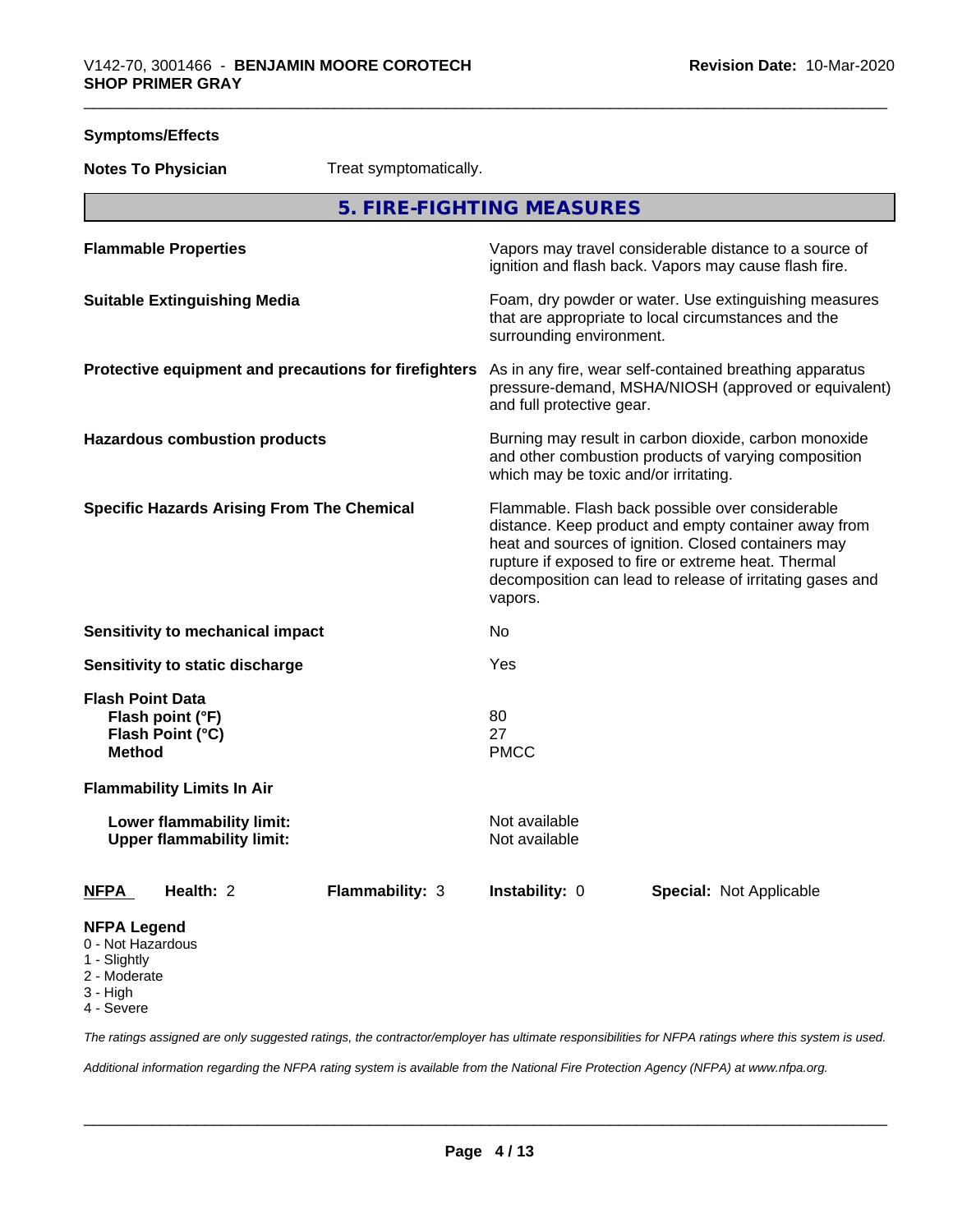# **6. ACCIDENTAL RELEASE MEASURES**

| <b>Personal Precautions</b>      | Remove all sources of ignition. Take precautions to prevent flashback. Ground<br>and bond all containers and handling equipment. Take precautionary measures<br>against static discharges. Ensure adequate ventilation. Avoid contact with skin,<br>eyes and clothing. Use personal protective equipment.                                                                                                                                      |  |  |  |  |
|----------------------------------|------------------------------------------------------------------------------------------------------------------------------------------------------------------------------------------------------------------------------------------------------------------------------------------------------------------------------------------------------------------------------------------------------------------------------------------------|--|--|--|--|
| <b>Other Information</b>         | Prevent further leakage or spillage if safe to do so. Do not allow material to<br>contaminate ground water system. Prevent product from entering drains. Do not<br>flush into surface water or sanitary sewer system. Local authorities should be<br>advised if significant spillages cannot be contained.                                                                                                                                     |  |  |  |  |
| <b>Environmental precautions</b> | See Section 12 for additional Ecological Information.                                                                                                                                                                                                                                                                                                                                                                                          |  |  |  |  |
| <b>Methods for Cleaning Up</b>   | Dam up. Soak up with inert absorbent material. Use a non-sparking or explosion<br>proof means to transfer material to a sealed, appropriate container for disposal.<br>Clean contaminated surface thoroughly.                                                                                                                                                                                                                                  |  |  |  |  |
|                                  | 7. HANDLING AND STORAGE                                                                                                                                                                                                                                                                                                                                                                                                                        |  |  |  |  |
| <b>Handling</b>                  | Avoid contact with skin, eyes and clothing. Wear personal protective equipment.<br>Do not breathe vapors or spray mist. Use only in ventilated areas. Prevent vapor<br>build-up by providing adequate ventilation during and after use.                                                                                                                                                                                                        |  |  |  |  |
|                                  | Take precautionary measures against static discharges. To avoid ignition of<br>vapors by static electricity discharge, all metal parts of the equipment must be<br>grounded. Keep away from heat, sparks and flame. Do not smoke. Extinguish all<br>flames and pilot lights, and turn off stoves, heaters, electric motors and other<br>sources of ignition during use and until all vapors are gone. Ignition and/or flash<br>back may occur. |  |  |  |  |
| <b>Storage</b>                   | Keep containers tightly closed in a dry, cool and well-ventilated place. Keep away<br>from heat. Keep away from open flames, hot surfaces and sources of ignition.<br>Keep in properly labeled containers. Keep out of the reach of children.                                                                                                                                                                                                  |  |  |  |  |
|                                  | <b>DANGER</b> - Rags, steel wool or waste soaked with this product may<br>spontaneously catch fire if improperly discarded. Immediately after use, place<br>rags, steel wool or waste in a sealed water-filled metal container.                                                                                                                                                                                                                |  |  |  |  |
| <b>Incompatible Materials</b>    | Incompatible with strong acids and bases and strong oxidizing agents.                                                                                                                                                                                                                                                                                                                                                                          |  |  |  |  |
|                                  | Technical measures/Precautions Ensure adequate ventilation. Use only where airflow will keep vapors from building<br>up in or near the work area in adjoining rooms. Comply with all national, state, and<br>local codes pertaining to the storage, handling, dispensing and disposal of<br>flammable liquids.                                                                                                                                 |  |  |  |  |
|                                  | Dissipate static electricity during transfer by grounding and bonding containers<br>and equipment before transferring material. All equipment should be non-sparking<br>and explosion proof. Use explosion proof electrical equipment for ventilation,<br>lighting and material handling.                                                                                                                                                      |  |  |  |  |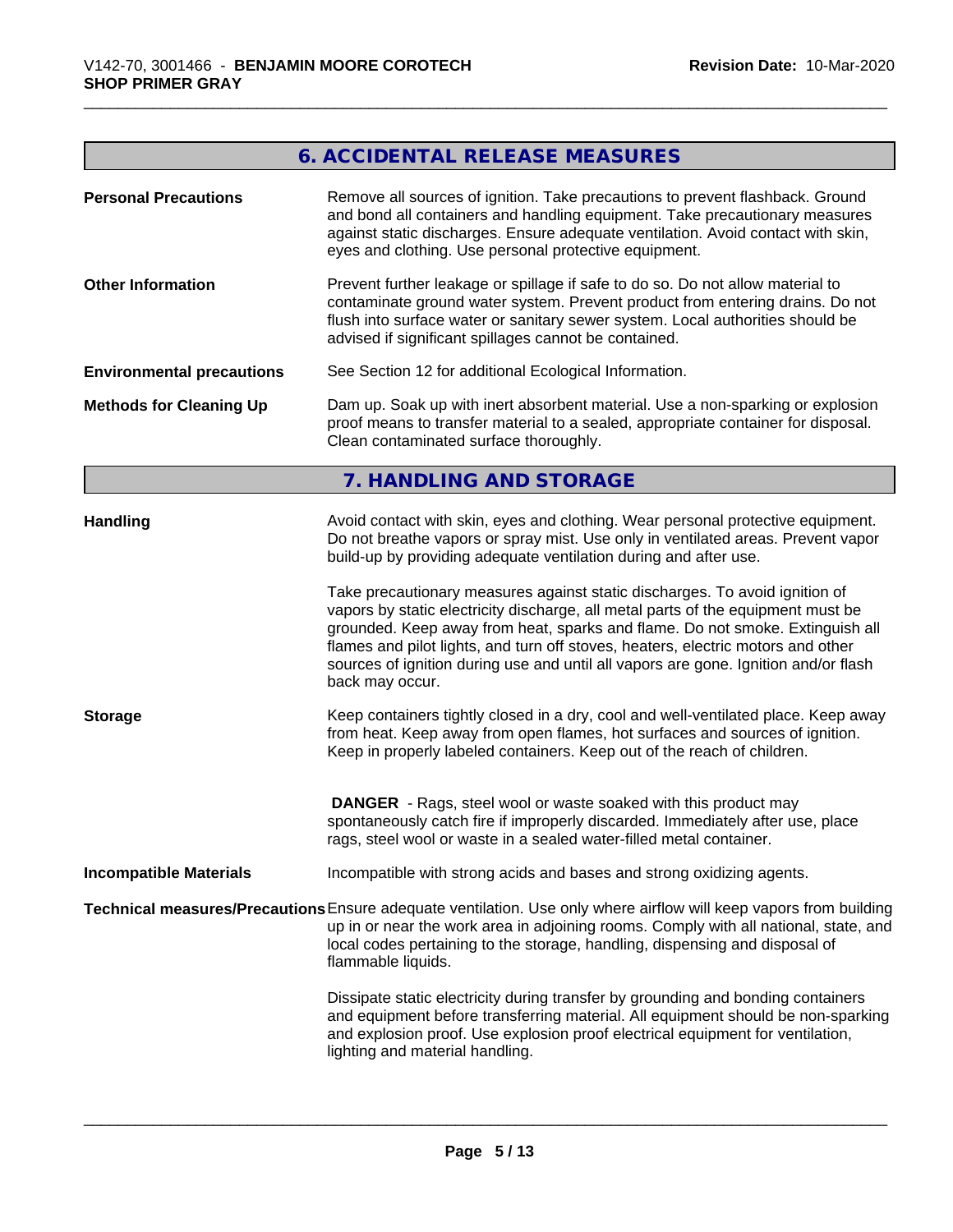# **8. EXPOSURE CONTROLS/PERSONAL PROTECTION**

## **Exposure Limits**

| <b>Chemical name</b> | <b>ACGIH TLV</b>                            | <b>OSHA PEL</b>                                   |
|----------------------|---------------------------------------------|---------------------------------------------------|
| Limestone            | N/E                                         | $15 \text{ mg/m}^3$ - TWA                         |
|                      |                                             | $5 \text{ mg/m}^3$ - TWA                          |
| Xylene               | STEL: 150 ppm                               | 100 ppm - TWA                                     |
|                      | <b>TWA: 100 ppm</b>                         | 435 mg/m <sup>3</sup> - TWA                       |
| Talc                 | TWA: 2 mg/m <sup>3</sup> particulate matter | 20 mppcf - TWA                                    |
|                      | containing no asbestos and <1%              |                                                   |
|                      | crystalline silica, respirable particulate  |                                                   |
|                      | matter                                      |                                                   |
| Ethyl benzene        | TWA: 20 ppm                                 | 100 ppm - TWA                                     |
|                      |                                             | 435 mg/m <sup>3</sup> - TWA                       |
| Titanium dioxide     | TWA: $10 \text{ mg/m}^3$                    | 15 mg/m $3$ - TWA                                 |
| Stoddard solvent     | TWA: 100 ppm                                | 500 ppm - TWA                                     |
|                      |                                             | 2900 mg/m <sup>3</sup> - TWA                      |
| Silica, crystalline  | TWA: 0.025 mg/m <sup>3</sup> respirable     | 50 µg/m <sup>3</sup> - TWA Respirable crystalline |
|                      | particulate matter                          | silica 50 $\mu$ g/m <sup>3</sup> - TWA            |
|                      |                                             |                                                   |

#### **Legend**

ACGIH - American Conference of Governmental Industrial Hygienists Exposure Limits OSHA - Occupational Safety & Health Administration Exposure Limits N/E - Not Established

#### **Appropriate engineering controls**

| <b>Engineering Measures</b>          | Ensure adequate ventilation, especially in confined areas.                                                                                                                                                                                                                                                                                                          |
|--------------------------------------|---------------------------------------------------------------------------------------------------------------------------------------------------------------------------------------------------------------------------------------------------------------------------------------------------------------------------------------------------------------------|
| <b>Personal Protective Equipment</b> |                                                                                                                                                                                                                                                                                                                                                                     |
| <b>Eye/Face Protection</b>           | Safety glasses with side-shields. If splashes are likely to occur, wear:. Tightly<br>fitting safety goggles.                                                                                                                                                                                                                                                        |
| <b>Skin Protection</b>               | Long sleeved clothing. Protective gloves.                                                                                                                                                                                                                                                                                                                           |
| <b>Respiratory Protection</b>        | Use only with adequate ventilation. In operations where exposure limits are<br>exceeded, use a NIOSH approved respirator that has been selected by a<br>technically qualified person for the specific work conditions. When spraying the<br>product or applying in confined areas, wear a NIOSH approved respirator<br>specified for paint spray or organic vapors. |
| <b>Hygiene Measures</b>              | Avoid contact with skin, eyes and clothing. Remove and wash contaminated<br>clothing before re-use. Wash thoroughly after handling.                                                                                                                                                                                                                                 |

# **9. PHYSICAL AND CHEMICAL PROPERTIES**

**Appearance** liquid and **Appearance** liquid liquid solvent **Density (lbs/gal) Specific Gravity** 1.51 - 1.53

**Odor** solvent **Odor Threshold**<br> **Density (Ibs/qal)**<br> **Density (Ibs/qal)**<br> **Density (Ibs/qal) pH** No information available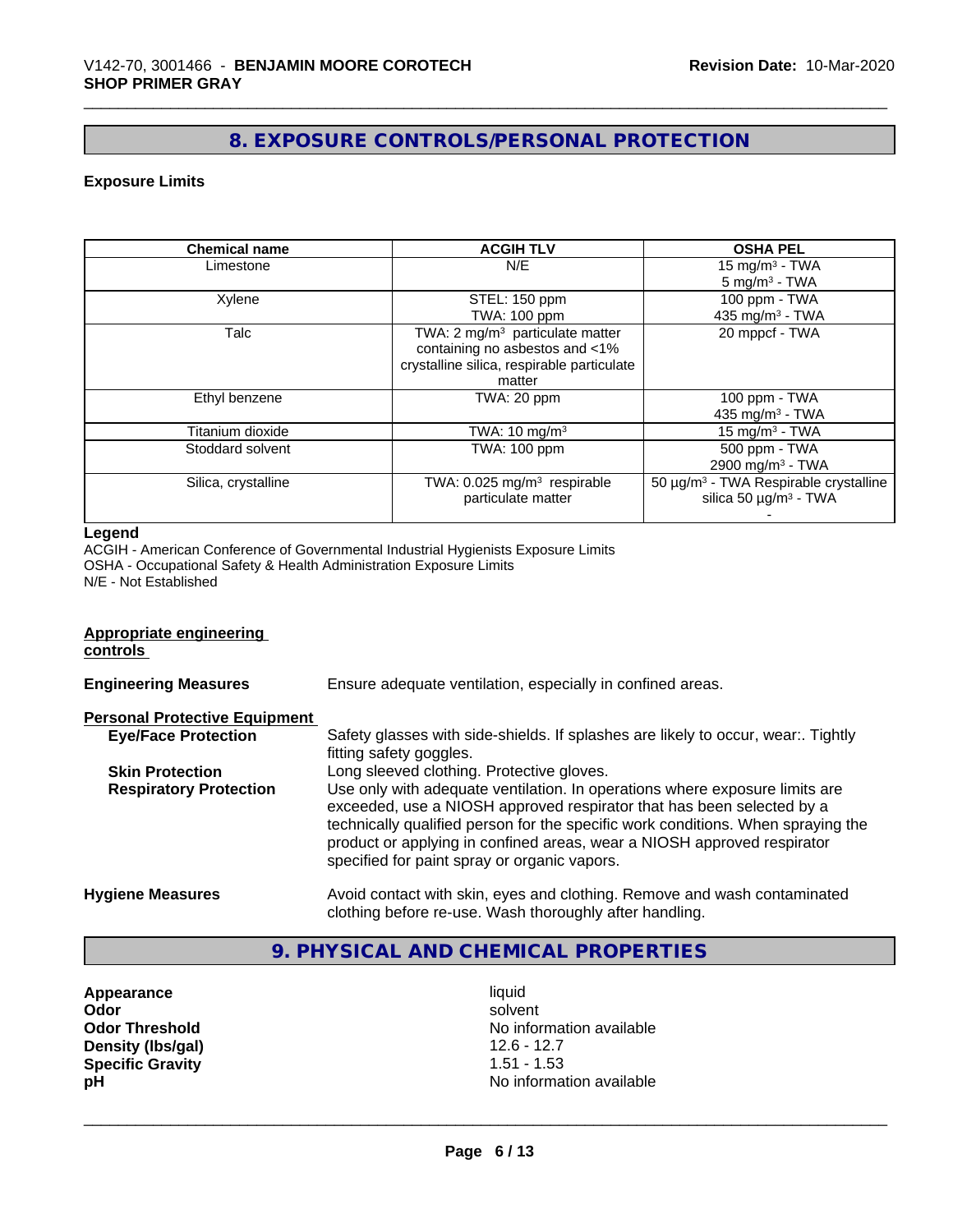**Viscosity (cps)** No information available<br> **Solubility(ies)** No information available **Solubility(ies)**<br> **No information available**<br> **Water solubility**<br> **Water solubility Evaporation Rate Evaporation Rate** No information available<br> **Vapor pressure** No information available **Vapor density Vapor** density **Wt. % Solids** 70 - 80<br> **Vol. % Solids** 50 - 60 **Vol. % Solids** 50 - 60 **Wt. % Volatiles Vol. % Volatiles** 40 - 50 **VOC Regulatory Limit (g/L)** < 340 **Boiling Point (°F)** 212 **Boiling Point (°C)** 100<br> **Freezing point (°F)** No i **Freezing Point (°C)** No information available **Flash point (°F)** 80<br> **Flash Point (°C)** 827 **Flash Point (°C)** 27 **Method** PMCC **Flammability (solid, gas)**<br> **Commability limit:**<br>
Under flammability limit:<br>
Under the Note information available **Upper flammability limit: Lower flammability limit:** No information available **Lower** flammability limit: **Autoignition Temperature (°F)** No information available **Autoignition Temperature (°C)** No information available **Decomposition Temperature (°F)**<br> **Decomposition Temperature (°C)** No information available **Decomposition Temperature (°C)**<br>Partition coefficient

**No information available No information available No information available No information available** 

# **10. STABILITY AND REACTIVITY**

| <b>Reactivity</b>                       | No data available                                                                                                         |
|-----------------------------------------|---------------------------------------------------------------------------------------------------------------------------|
| <b>Chemical Stability</b>               | Stable under normal conditions. Hazardous polymerisation<br>does not occur.                                               |
| <b>Conditions to avoid</b>              | Keep away from open flames, hot surfaces, static<br>electricity and sources of ignition. Sparks. Elevated<br>temperature. |
| <b>Incompatible Materials</b>           | Incompatible with strong acids and bases and strong<br>oxidizing agents.                                                  |
| <b>Hazardous Decomposition Products</b> | Thermal decomposition can lead to release of irritating<br>gases and vapors.                                              |
| Possibility of hazardous reactions      | None under normal conditions of use.                                                                                      |

# **11. TOXICOLOGICAL INFORMATION**

**Product Information**

**Information on likely routes of exposure**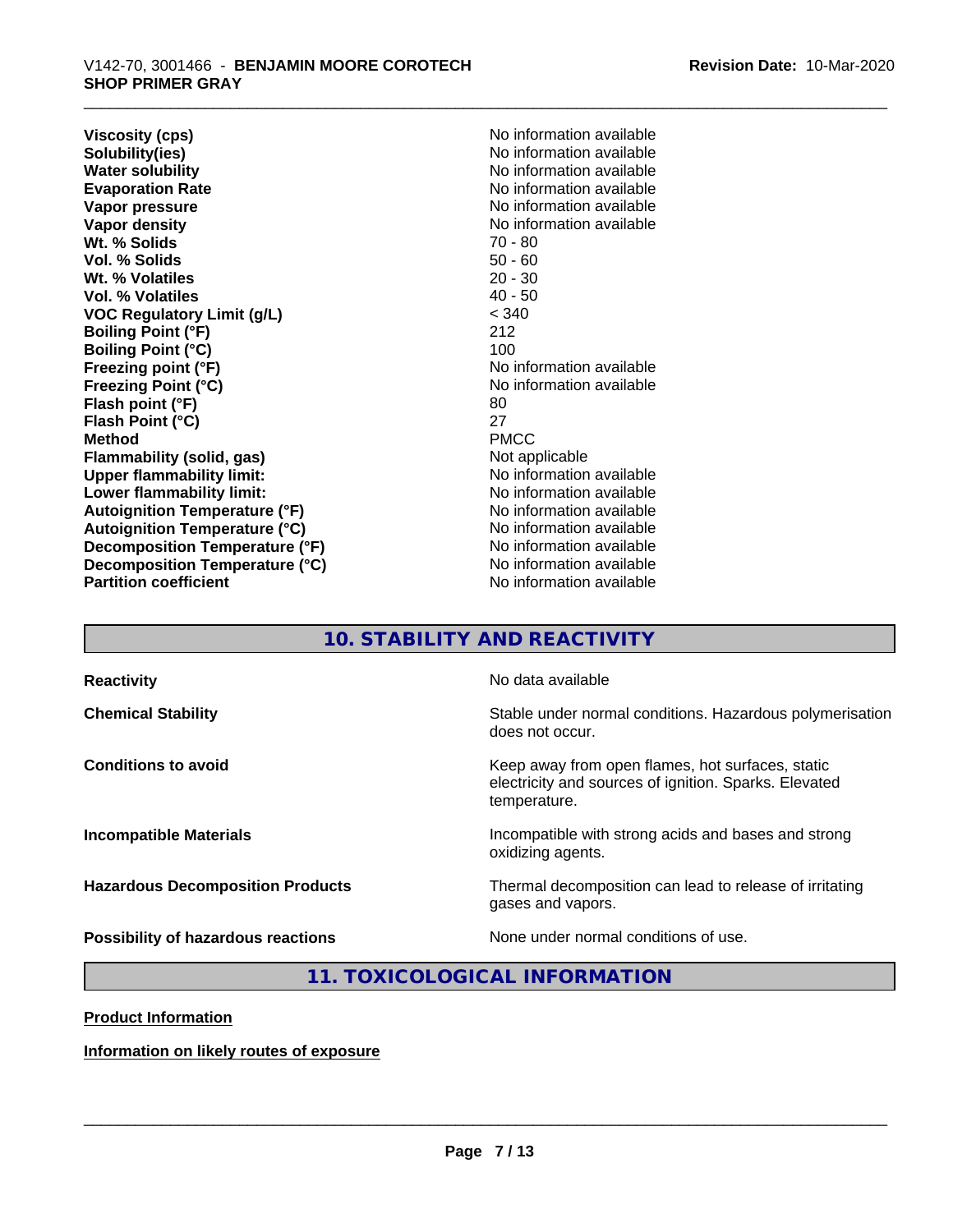| <b>Principal Routes of Exposure</b>                     | Eye contact, skin contact and inhalation.                                                                                                                                                                                                                     |  |  |
|---------------------------------------------------------|---------------------------------------------------------------------------------------------------------------------------------------------------------------------------------------------------------------------------------------------------------------|--|--|
| <b>Acute Toxicity</b>                                   |                                                                                                                                                                                                                                                               |  |  |
| <b>Product Information</b>                              | Repeated or prolonged exposure to organic solvents may lead to permanent brain<br>and nervous system damage. Intentional misuse by deliberately concentrating and<br>inhaling vapors may be harmful or fatal.                                                 |  |  |
|                                                         | Symptoms related to the physical, chemical and toxicological characteristics                                                                                                                                                                                  |  |  |
| <b>Symptoms</b>                                         | No information available                                                                                                                                                                                                                                      |  |  |
|                                                         | Delayed and immediate effects as well as chronic effects from short and long-term exposure                                                                                                                                                                    |  |  |
| Eye contact                                             | Contact with eyes may cause irritation.                                                                                                                                                                                                                       |  |  |
| <b>Skin contact</b>                                     | May cause skin irritation and/or dermatitis. Prolonged skin contact may defat the<br>skin and produce dermatitis.                                                                                                                                             |  |  |
| Ingestion                                               | Harmful if swallowed. Ingestion may cause irritation to mucous membranes. Small<br>amounts of this product aspirated into the respiratory system during ingestion or<br>vomiting may cause mild to severe pulmonary injury, possibly progressing to<br>death. |  |  |
| <b>Inhalation</b>                                       | Harmful by inhalation. High vapor / aerosol concentrations are irritating to the<br>eyes, nose, throat and lungs and may cause headaches, dizziness, drowsiness,<br>unconsciousness, and other central nervous system effects.                                |  |  |
| <b>Sensitization</b>                                    | May cause an allergic skin reaction                                                                                                                                                                                                                           |  |  |
| <b>Neurological Effects</b>                             | No information available.                                                                                                                                                                                                                                     |  |  |
| <b>Mutagenic Effects</b><br><b>Reproductive Effects</b> | No information available.<br>May damage fertility or the unborn child.                                                                                                                                                                                        |  |  |
| <b>Developmental Effects</b>                            | No information available.                                                                                                                                                                                                                                     |  |  |
| <b>Target organ effects</b>                             | No information available.                                                                                                                                                                                                                                     |  |  |
| <b>STOT - repeated exposure</b>                         | Causes damage to organs through prolonged or repeated exposure if inhaled.<br>Causes damage to organs through prolonged or repeated exposure.                                                                                                                 |  |  |
| <b>STOT - single exposure</b><br>Other adverse effects  | May cause disorder and damage to the Respiratory system<br>No information available.                                                                                                                                                                          |  |  |
| <b>Aspiration Hazard</b>                                | May be harmful if swallowed and enters airways. Small amounts of this product<br>aspirated into the respiratory system during ingestion or vomiting may cause mild<br>to severe pulmonary injury, possibly progressing to death.                              |  |  |

#### **Numerical measures of toxicity**

**The following values are calculated based on chapter 3.1 of the GHS document**

| ATEmix (oral)                                | 16394 mg/kg |
|----------------------------------------------|-------------|
| <b>ATEmix (dermal)</b>                       | 7684 mg/kg  |
| <b>ATEmix (inhalation-dust/mist)</b> 10 mg/L |             |

# **Component Information**

| Chemical name                   | Oral LD50             | Dermal LD50              | Inhalation LC50          |
|---------------------------------|-----------------------|--------------------------|--------------------------|
| Xylene<br>1330-20-7             | $=$ 3500 mg/kg (Rat)  | > 4350 mg/kg (Rabbit)    | $= 29.08$ mg/L (Rat) 4 h |
| Ethyl benzene<br>$100 - 41 - 4$ | $=$ 3500 mg/kg (Rat)  | $= 15400$ mg/kg (Rabbit) | $= 17.4$ mg/L (Rat) 4 h  |
| Titanium dioxide<br>13463-67-7  | $> 10000$ mg/kg (Rat) |                          | $\sim$                   |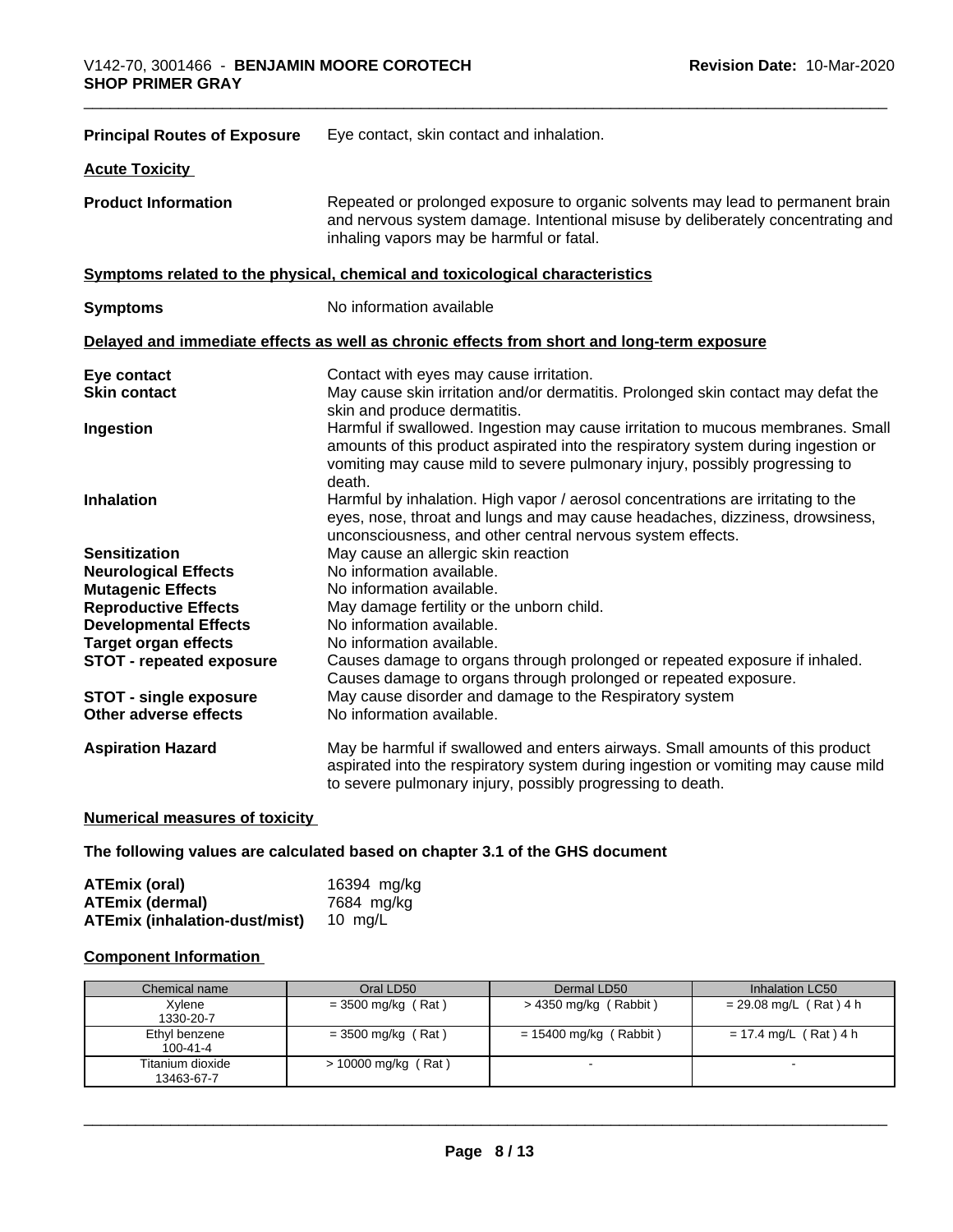| Distillates, petroleum, hydrotreated<br>light<br>64742-47-8 | $>$ 5000 mg/kg (Rat) | $>$ 2000 mg/kg (Rabbit)    | > 5.2 mg/L (Rat) 4 h    |
|-------------------------------------------------------------|----------------------|----------------------------|-------------------------|
| Methyl ethyl ketoxime<br>96-29-7                            | $= 930$ mg/kg (Rat)  | 1000 - 1800 mg/kg (Rabbit) | $> 4.83$ mg/L (Rat) 4 h |
| Cobalt bis(2-ethylhexanoate)<br>136-52-7                    |                      | $>$ 5000 mg/kg (Rabbit)    | $> 10$ mg/L (Rat) 1 h   |

#### **Chronic Toxicity**

#### **Carcinogenicity**

*The information below indicateswhether each agency has listed any ingredient as a carcinogen:.*

| <b>Chemical name</b>         | <b>IARC</b>         | <b>NTP</b>        | <b>OSHA</b> |
|------------------------------|---------------------|-------------------|-------------|
|                              | 2B - Possible Human |                   | Listed      |
| <b>Ethyl benzene</b>         | Carcinogen          |                   |             |
|                              | 2B - Possible Human |                   | Listed      |
| Titanium dioxide             | Carcinogen          |                   |             |
|                              | - Human Carcinogen  | Known Human       | Listed      |
| Silica, crystalline          |                     | Carcinogen        |             |
|                              | 2B - Possible Human | Reasonably        | Listed      |
| Cobalt bis(2-ethylhexanoate) | Carcinogen          | Anticipated Human |             |
|                              |                     | Carcinogen        |             |

• Crystalline Silica has been determined to be carcinogenic to humans by IARC (1) when in respirable form. Risk of cancer depends on duration and level of inhalation exposure to spray mist or dust from sanding the dried paint.

• Although IARC has classified titanium dioxide as possibly carcinogenic to humans (2B), their summary concludes: "No significant exposure to titanium dioxide is thought to occur during the use of products in which titanium dioxide is bound to other materials, such as paint."

• Cobalt and cobalt compounds are listed as possible human carcinogens by IARC (2B). However, there is inadequate evidence of the carcinogenicity of cobalt and cobalt compounds in humans.

#### **Legend**

IARC - International Agency for Research on Cancer NTP - National Toxicity Program OSHA - Occupational Safety & Health Administration

**12. ECOLOGICAL INFORMATION**

# **Ecotoxicity Effects**

The environmental impact of this product has not been fully investigated.

#### **Product Information**

# **Acute Toxicity to Fish**

No information available

# **Acute Toxicity to Aquatic Invertebrates**

No information available

#### **Acute Toxicity to Aquatic Plants**

No information available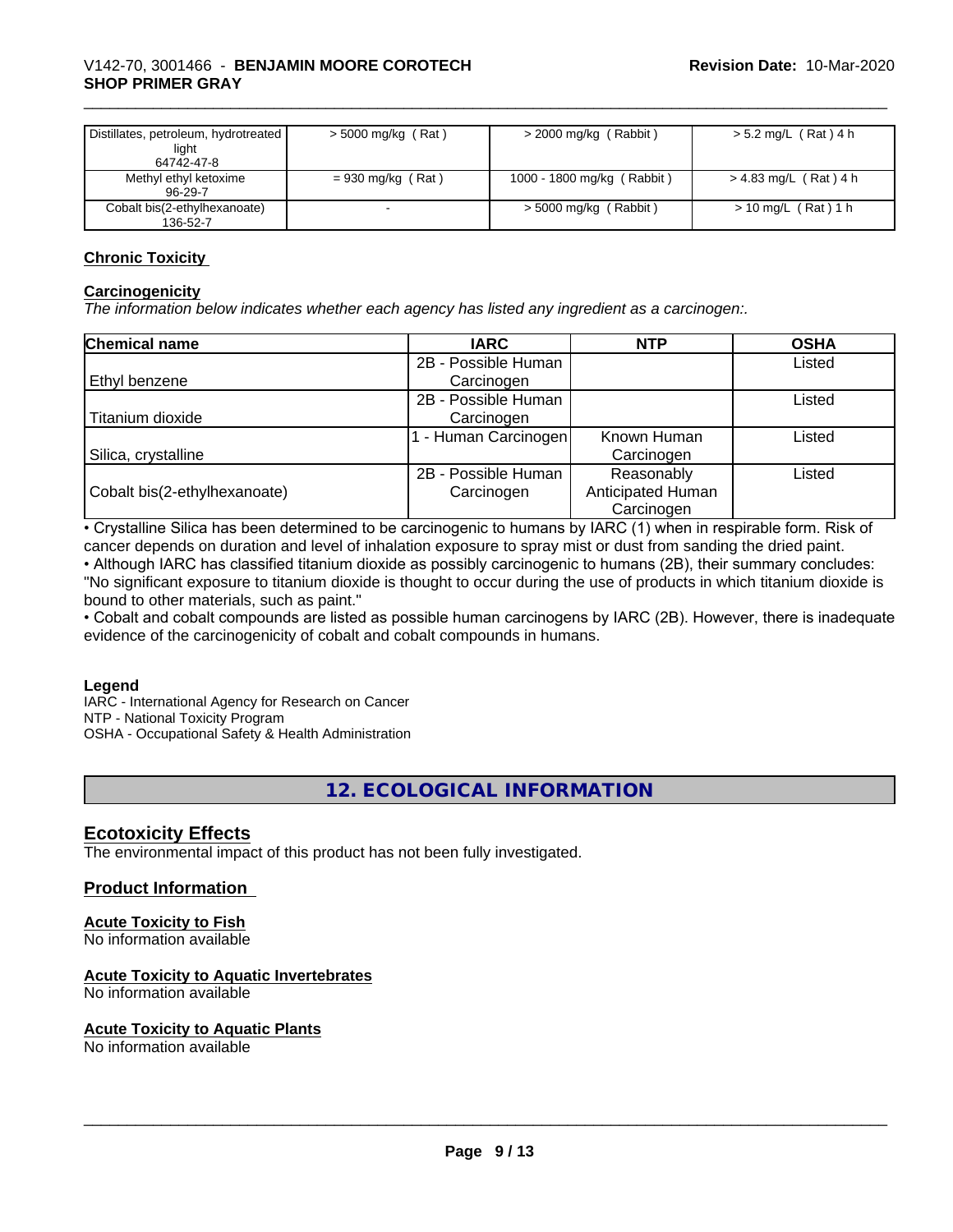#### **Persistence / Degradability**

No information available.

#### **Bioaccumulation**

There is no data for this product.

#### **Mobility in Environmental Media**

No information available.

# **Ozone**

Not applicable

#### **Component Information**

#### **Acute Toxicity to Fish**

Xylene LC50: 13.5 mg/L (Rainbow Trout - 96 hr.) Ethyl benzene LC50: 12.1 mg/L (Fathead Minnow - 96 hr.) Titanium dioxide  $LCS0: > 1000$  mg/L (Fathead Minnow - 96 hr.) Methyl ethyl ketoxime LC50: 48 mg/L (Bluegill sunfish - 96 hr.)

# **Acute Toxicity to Aquatic Invertebrates**

Ethyl benzene EC50: 1.8 mg/L (Daphnia magna - 48 hr.) Methyl ethyl ketoxime EC50: 750 mg/L (Daphnia magna - 48 hr.)

#### **Acute Toxicity to Aquatic Plants**

Ethyl benzene EC50: 4.6 mg/L (Green algae (Scenedesmus subspicatus), 72 hrs.)

|                                           | 13. DISPOSAL CONSIDERATIONS                                                                                                                                                                                               |
|-------------------------------------------|---------------------------------------------------------------------------------------------------------------------------------------------------------------------------------------------------------------------------|
| <b>Waste Disposal Method</b>              | Dispose of in accordance with federal, state, and local regulations. Local<br>requirements may vary, consult your sanitation department or state-designated<br>environmental protection agency for more disposal options. |
| <b>Empty Container Warning</b>            | Emptied containers may retain product residue. Follow label warnings even after<br>container is emptied. Residual vapors may explode on ignition.                                                                         |
|                                           | <b>14. TRANSPORT INFORMATION</b>                                                                                                                                                                                          |
| <b>DOT</b><br><b>Proper Shipping Name</b> | <b>PAINT</b>                                                                                                                                                                                                              |

| <b>Proper Shipping Name</b> | <b>PAINT</b> |
|-----------------------------|--------------|
| <b>Hazard class</b>         |              |
| UN-No.                      | UN1263       |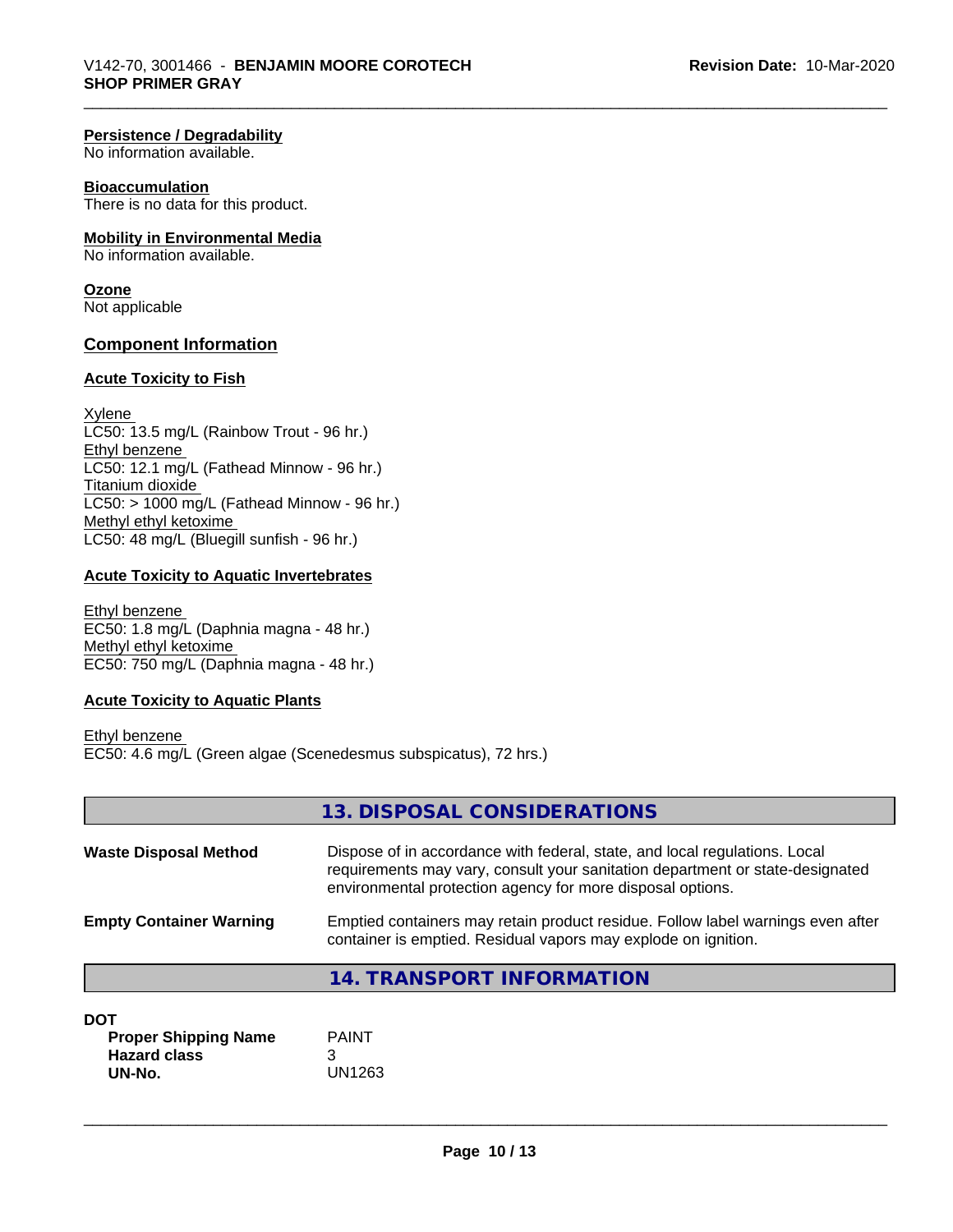| <b>Packing Group</b><br><b>Description</b> | Ш<br>UN1263, PAINT, 3, III                    |  |
|--------------------------------------------|-----------------------------------------------|--|
| <b>ICAO/IATA</b>                           | Contact the preparer for further information. |  |
| <b>IMDG / IMO</b>                          | Contact the preparer for further information. |  |
|                                            | 15. REGULATORY INFORMATION                    |  |

# **International Inventories**

| <b>TSCA: United States</b> | Yes - All components are listed or exempt. |
|----------------------------|--------------------------------------------|
| <b>DSL: Canada</b>         | Yes - All components are listed or exempt. |

# **Federal Regulations**

| SARA 311/312 hazardous categorization |     |  |
|---------------------------------------|-----|--|
| Acute health hazard                   | Yes |  |
| Chronic Health Hazard                 | Yes |  |
| Fire hazard                           | Yes |  |
| Sudden release of pressure hazard     | No  |  |
| Reactive Hazard                       | No  |  |

## **SARA 313**

Section 313 of Title III of the Superfund Amendments and Reauthorization Act of 1986 (SARA). This product contains a chemical or chemicals which are subject to the reporting requirements of the Act and Title 40 of the Code of Federal Regulations, Part 372:

| <b>Chemical name</b> | <b>CAS No.</b> | Weight-%  | <b>CERCLA/SARA 313</b><br>(de minimis concentration) |
|----------------------|----------------|-----------|------------------------------------------------------|
| Xylene               | 1330-20-7      | $10 - 15$ |                                                      |
| Ethyl benzene        | 100-41-4       | " - 5     |                                                      |

# **Clean Air Act,Section 112 Hazardous Air Pollutants (HAPs) (see 40 CFR 61)**

This product contains the following HAPs:

| <b>Chemical name</b>         | <b>CAS No.</b> | Weight-%    | <b>Hazardous Air Pollutant</b> |
|------------------------------|----------------|-------------|--------------------------------|
|                              |                |             | (HAP)                          |
| Xvlene                       | 1330-20-7      | $10 - 15$   | ∟isted                         |
| Ethyl benzene                | $100 - 41 - 4$ | 1 - 5       | ∟isted                         |
| Cobalt bis(2-ethylhexanoate) | 136-52-7       | $0.1 - 0.5$ | ∟isted                         |

# **US State Regulations**

### **California Proposition 65**

**A WARNING:** Cancer and Reproductive Harm– www.P65warnings.ca.gov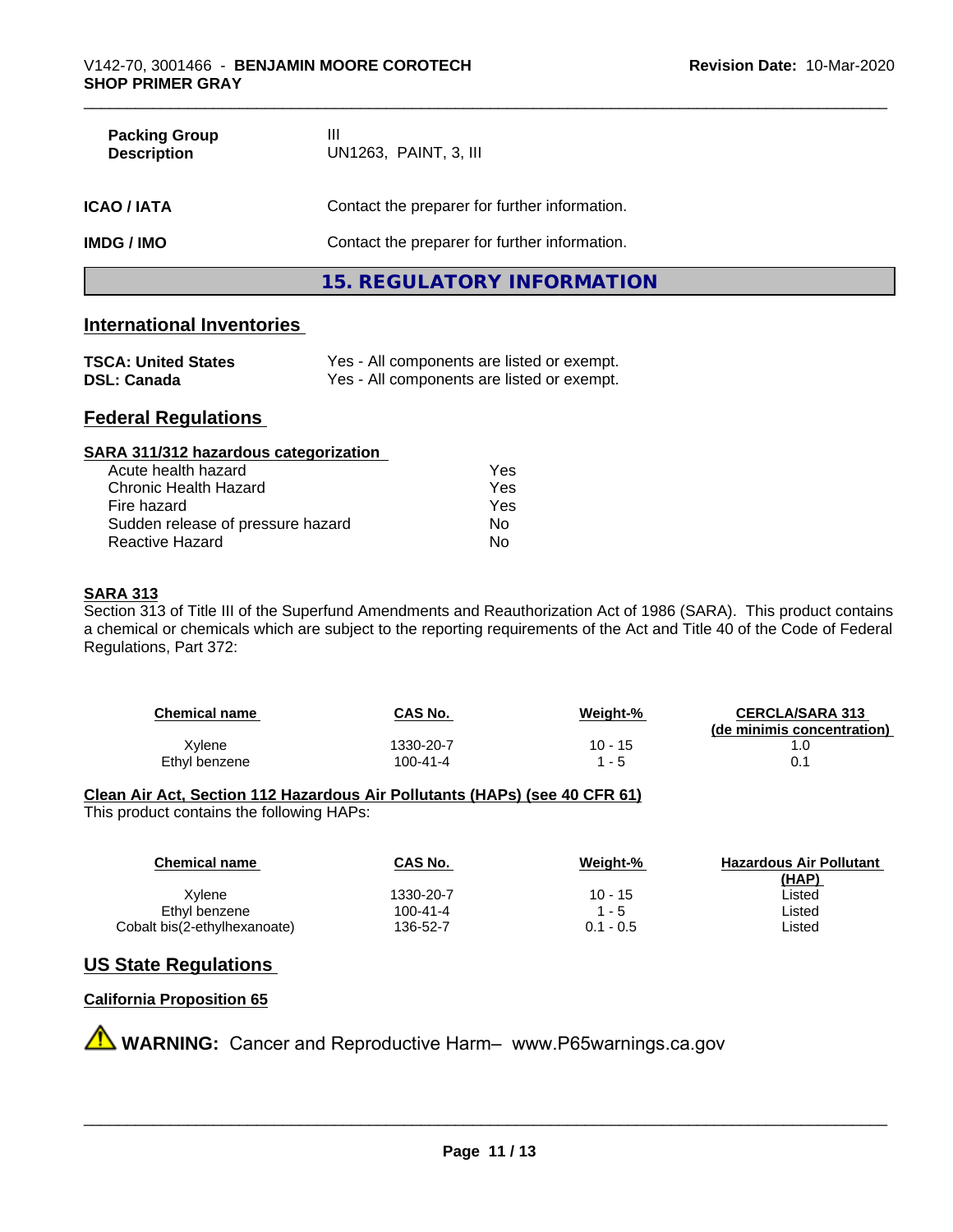#### **State Right-to-Know**

| <b>Chemical name</b>         | <b>Massachusetts</b> | <b>New Jersey</b> | Pennsylvania |
|------------------------------|----------------------|-------------------|--------------|
| Limestone                    |                      |                   |              |
| Xvlene                       |                      |                   |              |
| Talc                         |                      |                   |              |
| Ethyl benzene                |                      |                   |              |
| Titanium dioxide             |                      |                   |              |
| Stoddard solvent             |                      |                   |              |
| Silica, crystalline          |                      |                   |              |
| Cobalt bis(2-ethylhexanoate) |                      |                   |              |

#### **Legend**

X - Listed

# **16. OTHER INFORMATION**

**HMIS** - **Health:** 2\* **Flammability:** 3 **Reactivity:** 0 **PPE:** -

#### **HMIS Legend**

- 0 Minimal Hazard
- 1 Slight Hazard
- 2 Moderate Hazard
- 3 Serious Hazard
- 4 Severe Hazard
- \* Chronic Hazard
- X Consult your supervisor or S.O.P. for "Special" handling instructions.

*Note: The PPE rating has intentionally been left blank. Choose appropriate PPE that will protect employees from the hazards the material will present under the actual normal conditions of use.*

*Caution: HMISÒ ratings are based on a 0-4 rating scale, with 0 representing minimal hazards or risks, and 4 representing significant hazards or risks. Although HMISÒ ratings are not required on MSDSs under 29 CFR 1910.1200, the preparer, has chosen to provide them. HMISÒ ratings are to be used only in conjunction with a fully implemented HMISÒ program by workers who have received appropriate HMISÒ training. HMISÒ is a registered trade and service mark of the NPCA. HMISÒ materials may be purchased exclusively from J. J. Keller (800) 327-6868.*

 **WARNING!** If you scrape, sand, or remove old paint, you may release lead dust. LEAD IS TOXIC. EXPOSURE TO LEAD DUST CAN CAUSE SERIOUS ILLNESS, SUCH AS BRAIN DAMAGE, ESPECIALLY IN CHILDREN. PREGNANT WOMEN SHOULD ALSO AVOID EXPOSURE.Wear a NIOSH approved respirator to control lead exposure. Clean up carefully with a HEPA vacuum and a wet mop. Before you start, find out how to protect yourself and your family by contacting the National Lead Information Hotline at 1-800-424-LEAD or log on to www.epa.gov/lead.

| <b>Prepared By</b>                               | <b>Product Stewardship Department</b><br>Benjamin Moore & Co.<br>101 Paragon Drive<br>Montvale, NJ 07645<br>800-225-5554 |  |
|--------------------------------------------------|--------------------------------------------------------------------------------------------------------------------------|--|
| <b>Revision Date:</b><br><b>Revision Summary</b> | 10-Mar-2020<br>Not available                                                                                             |  |

#### Disclaimer

The information contained herein is presented in good faith and believed to be accurate as of the effective date shown